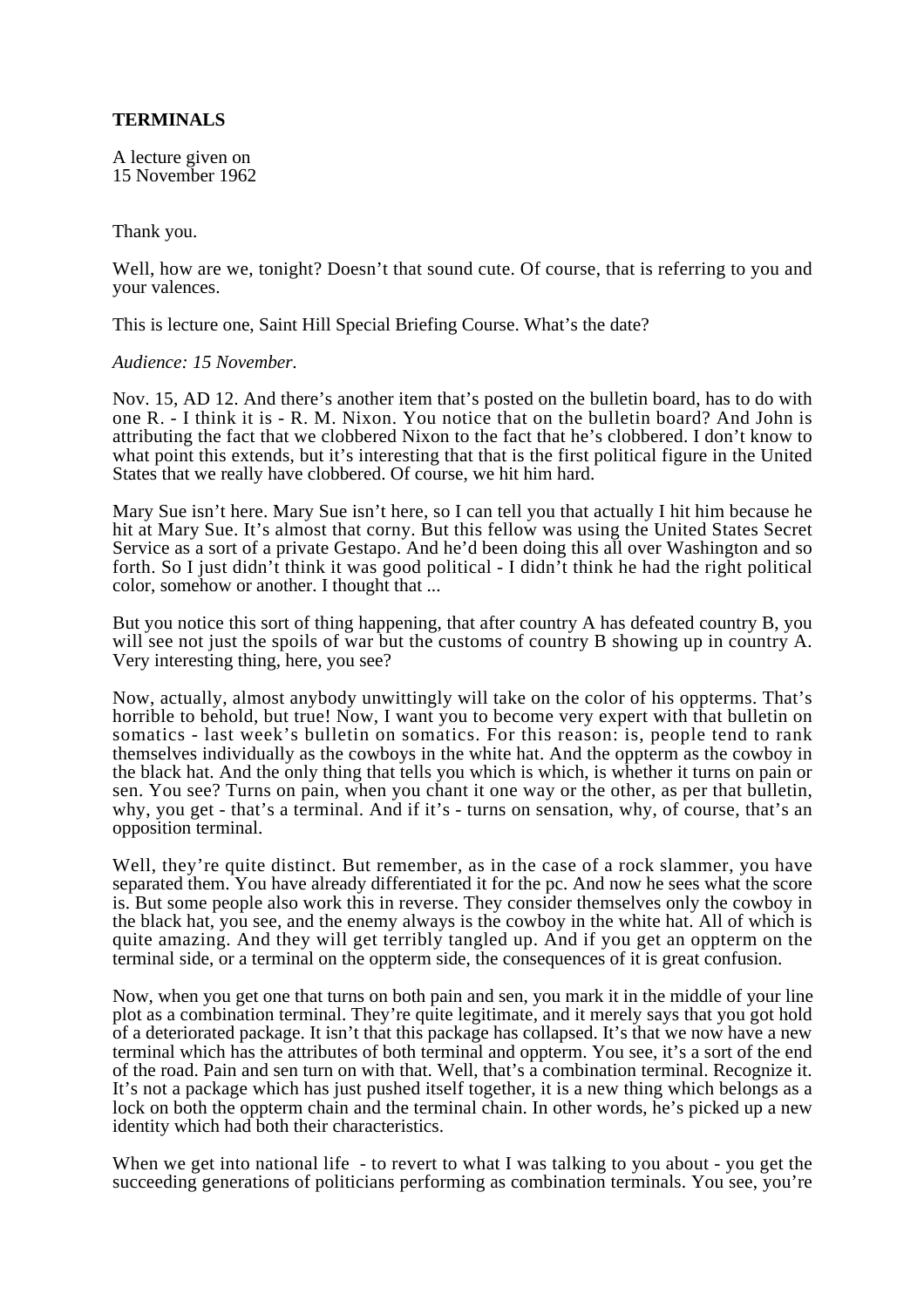looking there at combination terminals. The war happens in generation A, and then in generation B we tend to get a combination terminal, see. So the US busily defeats Germany and there'd be a tendency up where - somewhere up the track to - somebody to have a democratic fascism. This all logical, see, we have a democratic fascism. It's perfectly all right for democracy to exist as long as we're capable of also operating the Gestapo.

Well, it's that sort of thing that I tend to keep an eye on. But of course, you may not realize it, but you're all members of a secret society. You've been a member of it for a very long time, most of you. And it doesn't matter whether this shows up in your oppterm line or not, sooner or later, why, you pick it up on the track. And that's the "SPG." The "SPG" - it is very nice. And you're authorized, you know, to enlist anyone as a member of the "SPG." There are no dues, only performance is expected. And the "SPG," of course, is the "Society for the Prevention of Government." Of course, any time you natter about your income tax or something like that, you to some degree are preventing government, don't you see. So you willy - nilly are members of this organization; you might as well go in whole hog, you know.

I find it quite interesting that man hasn't realized yet that government is the source of his wars, see. They haven't taken that one extra step. Man as a whole. But the other day I was quite interested to receive an invitation to become a member of a board of people who were being recruited, willy - nilly, any way possible, to make a consultation panel that should get together and figure out what should be done with governments and man and atom bombs, and all this organization, this society, that's putting this out is doing - it's quite interesting - it's quite interesting - all they've decided to do is just get a bunch of fellows together, see. They haven't postulated any solution. They're trying to get together a bunch of fellows who will correspond with one another and meet with one another, in the hopes that these boys will come up with some kind of an idea or a solution. And all they're taking responsibility for is putting all these people in contact with one another. And they've picked up a few hundred people around the world, and they're now busily trying to get them into communication with one another. That's all they're doing, see.

Well, they haven't stated it, but they realize themselves that this idea of government, you see, is - must be at the cause of it, because they haven't approached governments. I thought it was very interesting, see, that somebody would actually take this effort. Apparently they're spending quite a bit of time and money on it and so on, and that is the total purpose of it. There is no other purpose, except let's get these fellows together and get them talking to one another and get them writing one another and they may come up with a solution. And then we'd be very happy to publish the solution. That's the totality of it.

Now, of course, I was worrying about this a few weeks ago. How come government would get into this kind of a mess? Well, naturally, war and antagonism and that sort of thing gets these things going. And then some very pure government - is doing a very good job - tackles some government which is doing a degraded job of some kind or another, and afterwards we get a combination terminal, you see, and the thing isn't - the first government wasn't quite so pure, now, you see. Now we get this compounding up the line, and combinations of this sort of thing, and we eventually get what we now got.

Now, the essence of this thing is that I wondered why was it that government would occupy so much of people's attention and newspaper space, and I suddenly realized that government has a salesman but the individual does not. See, the individual does not have a salesman. You're supposed to personally erase yourself, you know, even in common social courtesy. You don't have to go as far as the Japanese, you see, but you self - negate. You know. You mustn't blow your own steam or sound your own horn - that sort of thing, you know. But governments have spokesmen. And every politician that runs for office is selling the idea of government. And that is the chief idea which is being sold. And it's sold now by radio and television - completely aside from soap boxes, and so forth. And everybody is supposed to get out and buy this idea, certain number of times, and vote, and all that sort of thing, you see. It's a heavily sold idea.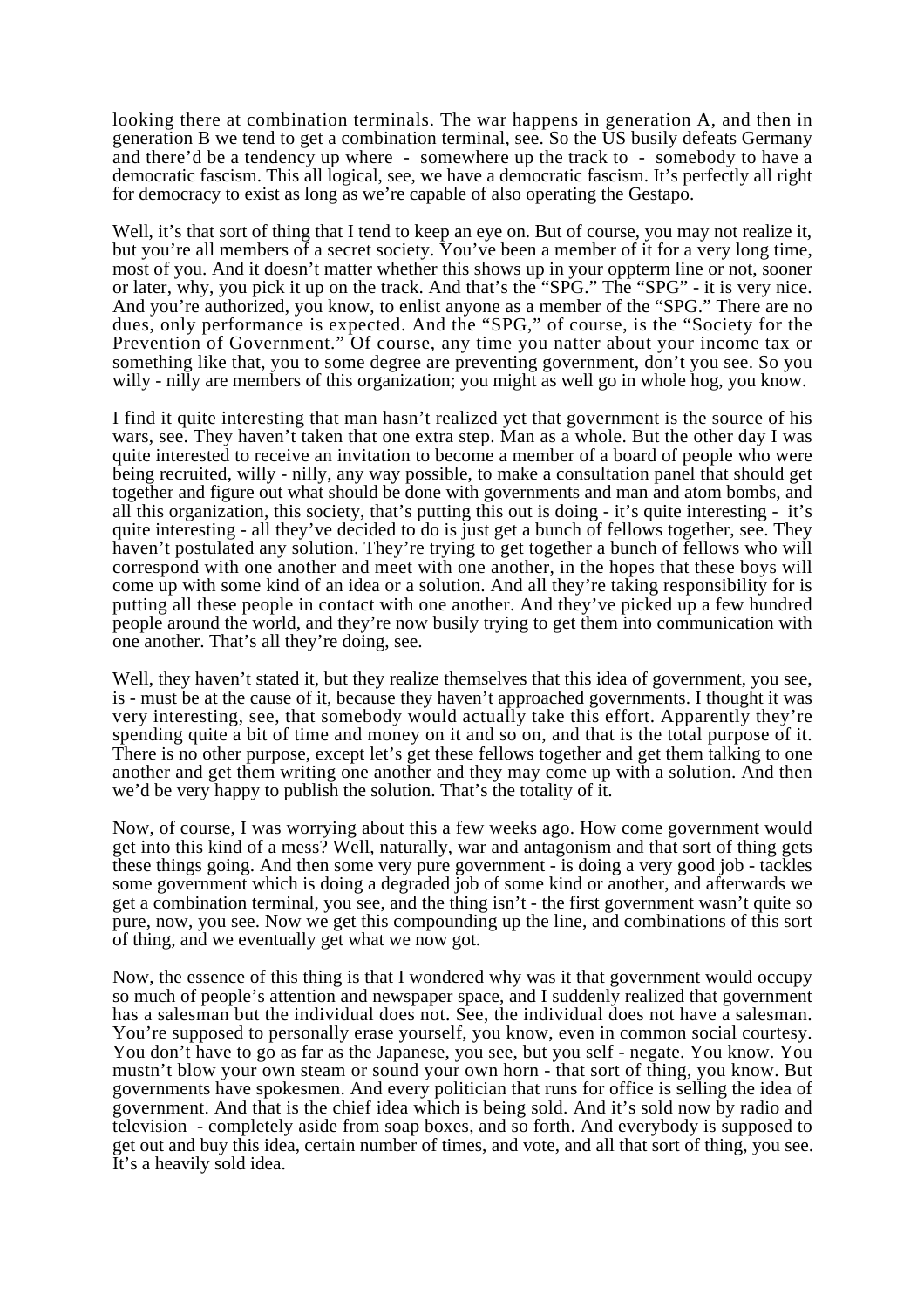And of course, a democracy has got it worked out to a fine - feathered fury, you see. Everybody is persuaded that they choose their leaders, you see, and therefore it's the people's fault, which of course makes no government. If the head of government - it isn't the head of the government's responsibility to find out what's going on and do the right thing, but the people's fault. But the people have no say about who's the head of government, really, you see. That's a mess.

Anyway, it's the only supersalesmanship that is now going on. And man, it is supersalesmanship. Everybody is selling this idea. So of course you get more and more and more and more government. And you're going to get more and more and more and more government, see. So eventually the individual becomes nothing, the government becomes all. And you get some sort of a communistic, socialistic supermess of some kind or another, where nobody must spit without asking permission of the government and, you know, have a license to breathe, and all that kind of thing. And I worked this out. You might think that government is one of my oppterms; doesn't happen to be. That's why I can still think on this subject.

It's interesting to me, though, that you collide with government on this single front and basis. The only time you find something wrong with the idea of government is because you are selling the idea of the individual. Unwittingly, willy - nilly, whether you have ever expressed it to yourself or not, you are still selling the idea of the individual. I consider this quite interesting. Now, because you can make things better by handling the individual, of course, you fall into the channel of workability. So you see this as a workable action. You see that this is a workable channel. So you don't even beat the drum and say individuality is everything, you know. You don't have to. But you are to some degree pushing this forward because it is a line of truth.

You want to make some group better. The optimum way to make some group better is - you can't stand back and process something called a group - you've got to get ahold of the members of the group, one after the other, and say, "Where's the wall?" Because the only people you're going to get to talk to in that group is the members of the group. Don't you see? You recognize that as truth, and therefore, it makes you a promoter of the individual.

Now, this, of course, will make you get in the road of governments. You see how this works out? You immediately will get in the road of governments, because they're selling the idea of THE - that's underscore - with Old English and Old American and Old German capital letters - THE government, see? The government must be all. The government must own everything, you see. And you're in the road of that, because you simply say, in your action, that you're going to process some individuals. Well, this is giving individuals attention, and probably a government can't take too much of that. And just the fact that you give some individuals attention will cause you to go against the governmental line.

Someday, somebody will swoop down and say that you're a wild - eyed revolutionary. And I just wanted to make these few remarks so that you'd understand wherein you are a revolutionary. You might not realize that treating the individual in a totalitarian world where the government must be all, is in actual fact almost a revolutionary action. Whether you intend to revolt or not - I don't even intend to revolt. It's beneath my dignity. But somebody'll say, well, you - they kind of feel that you might be in revolt, and so forth.

If you ever want to get along with a communist, I'll give you a little tip. You're scattered all over the world and someday you'll be talking to a communist. I hope that he won't have guns in his hands at the time you're talking to him and have overwhumped the particular society in which you exist, because that is the last dregs of individualism. All he can think of is self criticism in his highest level of psychotherapy. Of course, he's trying to wipe out the individual. And if you're ever talking to a communist, I can give you the perfect answer, the perfect answer to his communistic arguments - is just tell him you're an anarchist. You don't even have to know too much about what anarchy is. Just tell him you're an anarchist, see. And an anarchist isn't somebody who throws bombs, that was the way the capitalists handled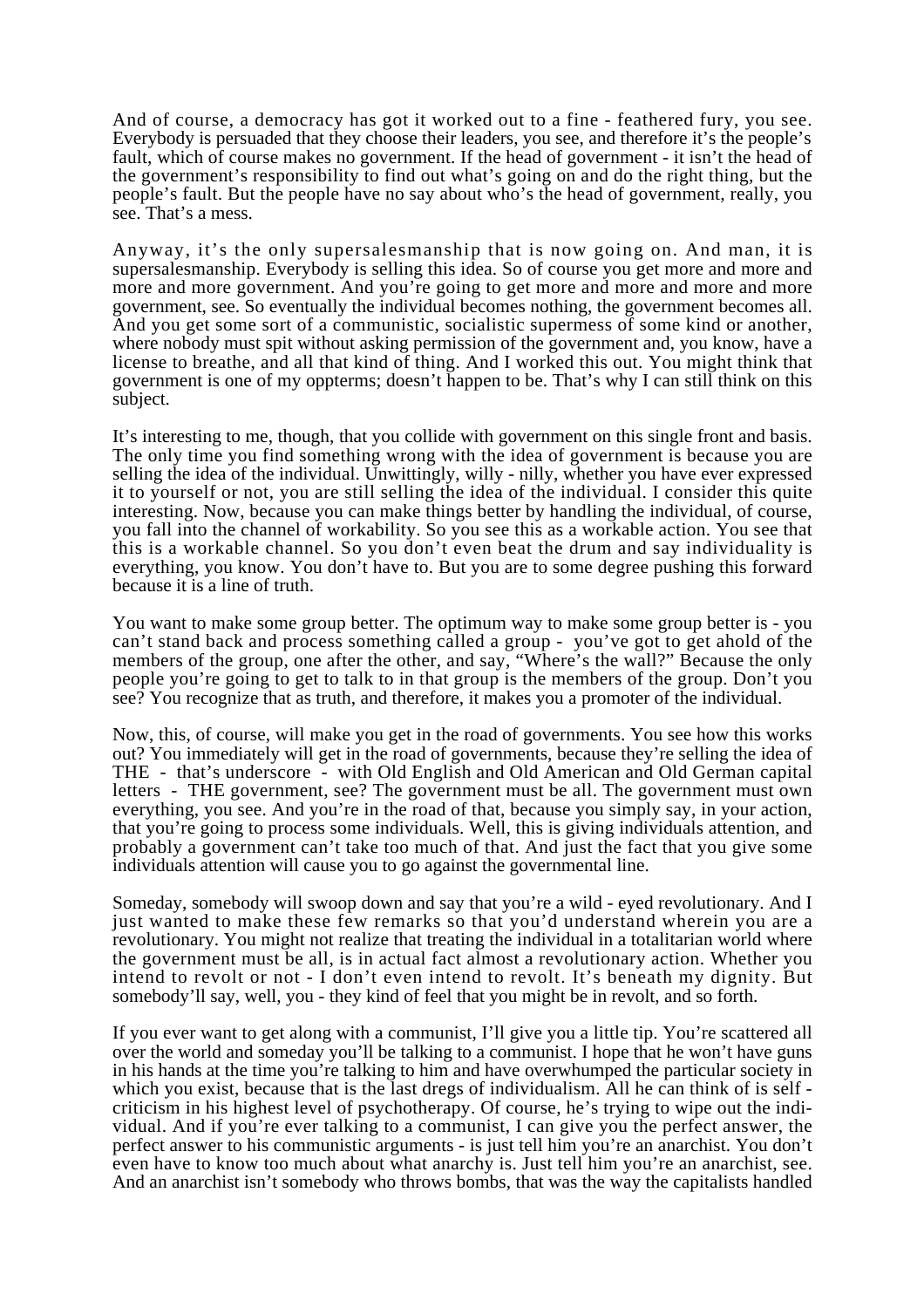them back around the turn of the century. He's simply a fellow who believes that no government should exist.

And you take the poor communist, and he's drilled up, one - two - three - four, his arguments are perfectly laid out, they're all wonderfully grooved, he's been taught them by rote; how to handle the capitalist; how to handle the social democrat; how to handle the royalist. You see, he's been taught all these things, and he's there giving you more or less the common denominator of those arguments, and he gets just about so far, and you look at him innocently and say, "What are you talking to me like that for? You probably don't realize that I'm an anarchist.'

And watch him shift his gears, you know. It's one of these ... He can't even make a racing shift out of it, you know. Gear teeth spitting out of the crankshaft, you know, and everything going to hell. And long ago, why, they realized that the anarchist was probably their greatest foe, and they had to cultivate him, and they have fantastic overts on anarchists all over the world, because, of course, their overt is against individualists, you see. And you will get one of the fanciest songs and dances, after he's wrecked the transmission, that you ever wanted to listen to, as to how government is really necessary.

See, he's been talking about tearing down the state, tearing up everything, trying to - you know, destroy it all and so forth - and then you say you're an anarchist - he has to shift gears, and tell you, "Now, look, some government is necessary." You see? And you immediately make the poor guy become a conservative. And he has to shift from the wild - eyed revolutionary, of course, to the long - jawed conservative.

Of course, I never branded myself as an anarchist, but I have told anarchists that I thought they were far, far, far, too far to the right. And that was - kind of settled the argument - too conservative for me. Ha - ha! Of course you don't know where to go with that argument, you see, because there's nothing over there but a cliff!

But the funny part of it is the communist, because of this collision of term - oppterm, the first thing he's got to destroy is the individual. And anarchy has always been rampant in countries just before communism took over. And they're the one political breed of cat that the communist respects and fears. That is the one thing he fears. He will always try to get the anarchist's cooperation. He isn't likely to stand anarchists up in front of the firing squad, not of course until he's taken over completely, see. But if he feels any security - insecurity whatsoever in his push, he'll always butter up an anarchist, see; always very careful of anarchists, you see. Very, very careful.

Down in Spain, during the Spanish Revolution, and so forth, why, there were anarchists all over the place, you know. And the communists were pushing them on and patting them on the back, and of course they'd eventually get rid of all the anarchists, you know, out of public office and that sort of thing. But they never could quite come up to ... See, it's a matter of too many overts. The thing is almost becoming sacred to them.

But you watch these evolutions of government, it becomes very amusing. I didn't mean to give you a talk about it, but you have a world here which is tipping over this way, and tipping over that way, and it's kind of hard to understand some of these things. What are these fellows after? What are they doing, and so on. You find many communistic principles are safely ensconced now in US law, you know. The principles of taxation, principles of ownership of property and that sort of thing are going more and more and more into US law. And they're taken straight out of the textbook of Karl Marx.

Not me saying so - I said so one day and the Wall Street Journal picked it up, which is quite interesting - that the tax laws now used by the United States are taken directly from Karl Marx. This is all very, very fascinating, but it gives you the idea of terminal and oppterm, how these things then become combination terminals and mix up in general.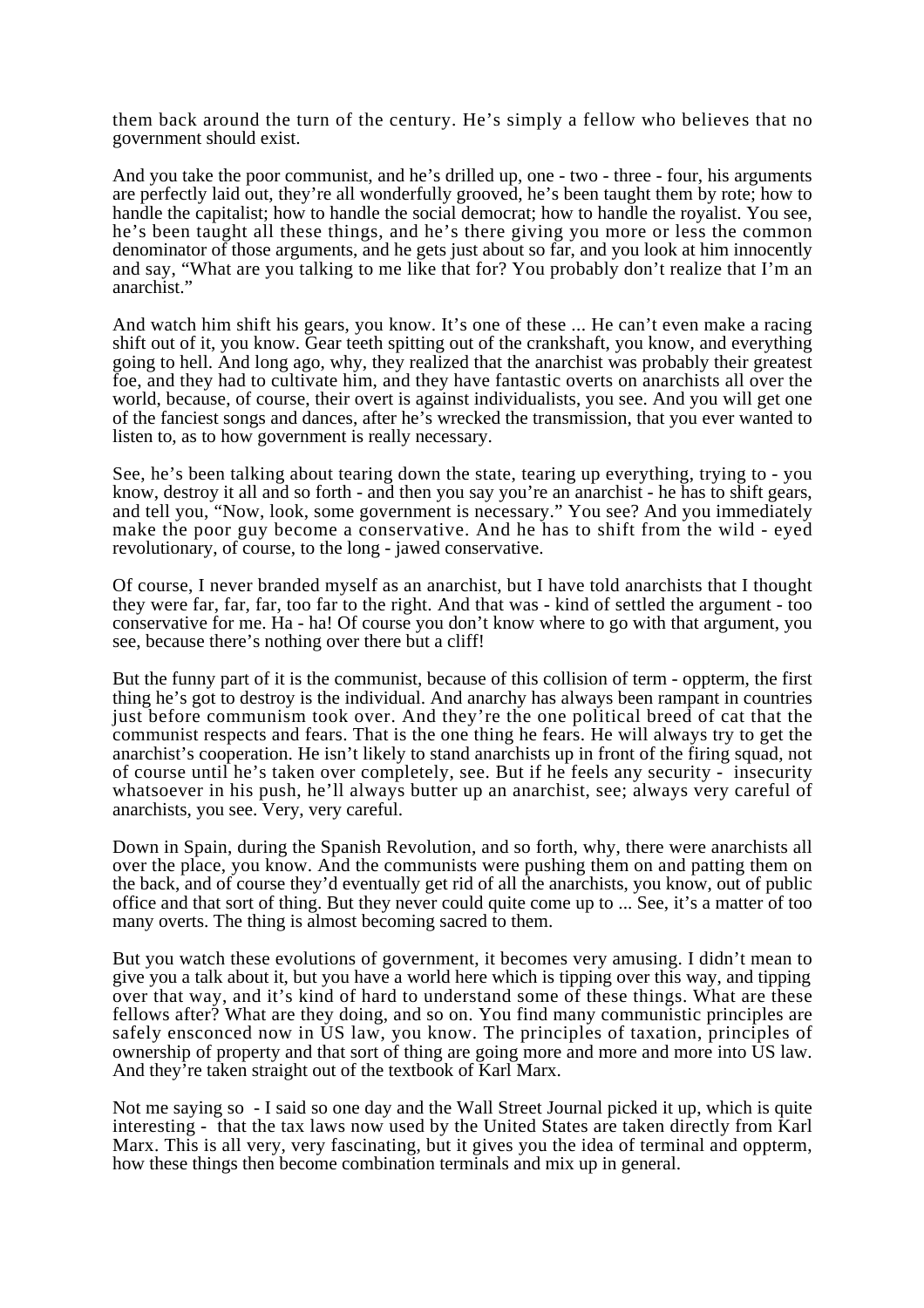Makes it quite a fascinating picture. Because things won't get straighter in the political arena. You can forecast that they will become progressively more confused. And it'll always be that way.

In the absence of processing, in the absence of somebody straightening out people, in the absence of somebody informing people, they will just become more and more tangled up; more and more confused. Lord knows what political philosophy would emerge out of this, but you could predict it. You could take those political philosophies which are opposed to those political philosophies, take the common denominators of the two - probably the worst points of both - and it'll become the combination terminal which is tomorrow's politics. If you ever want to forecast it, just take a look at the GPM and apply it to mankind on the fourth dynamic, and you probably will have a fairly reliable answer.

It's rather awe - inspiring. Fortunately, it takes sometimes upwards to a hundred years for this wheel to turn, you see. Sometimes two or three hundred years for it to turn completely, but you can see what will eventually be in charge. I said that and you thought I meant a joke actually it is the least desirable characteristics of both terminal and oppterm, and you will get the combination terminal that will become. A rather sorry look. But it's on the basis of that which is least admired tends to persist.

And if you can imagine the worst characteristics of the United States and the worst characteristics of Russia, see, combined, and the good characteristics vanished, why, you will get a superstate that will ride up the line someplace or another and is likely to materialize, unless somebody like us comes along and shows them da road. Say, "What you goin' down for in that coal pit? Why don't you walk out here on the grass?" Unless somebody does that, that was - that's exactly what would occur.

The situation in handling cases - I've been talking about the fourth dynamic, that gives you a look - when you look at the third and fourth dynamics - at the eventual fate of any individual you process. This is in the argument to the refutation that people give you that you have to do a lot of livingness and if you did enough livingness you would eventually come out with some new, high, desirable state. Well, I'm sorry that that doesn't seem to hold good. To get the data you would clear somebody up so that he could carry on a bit further without it happening.

But supposing that without processing you could find a terminal and oppterm in the individual. Well, you know, you didn't relieve it in any way, you just located these things, you see, in some fashion. Not in any way that was therapeutic. If you located his chief terminal and his chief opposition terminal, and then you took the least desirable characteristics of both, you'll get the combination terminal that this person will become in a few generations.

That's a gloomy look, but it happens to be an accurate one. Now, a lot of you have had terms and oppterms found. And of course, those that were found first were nearest to the top of the stack and therefore would be the ones which were most likely to produce the next pair. Well, they will actually produce a single unit, ordinarily, before they produce anything like new terminals and oppterms. And if you take your first terminal and your first opposition terminal, and then figure out what's the worst characteristics of both of them, you have got a life of yours somewhere in the future mocked up that you're not going to have to live. I know that sounds like it's gloomy and pessimistic and so forth, but there it is. It's not. It's quite accurate.

And as your GPM flies off, if you sat still long enough to watch it go by and added it all up, you'd find out that this had been taking place rather consistently. The amount of horsepower and freedom which is there to be freed is fantastic. Because you never touch a case that isn't in a tremendously deteriorated state.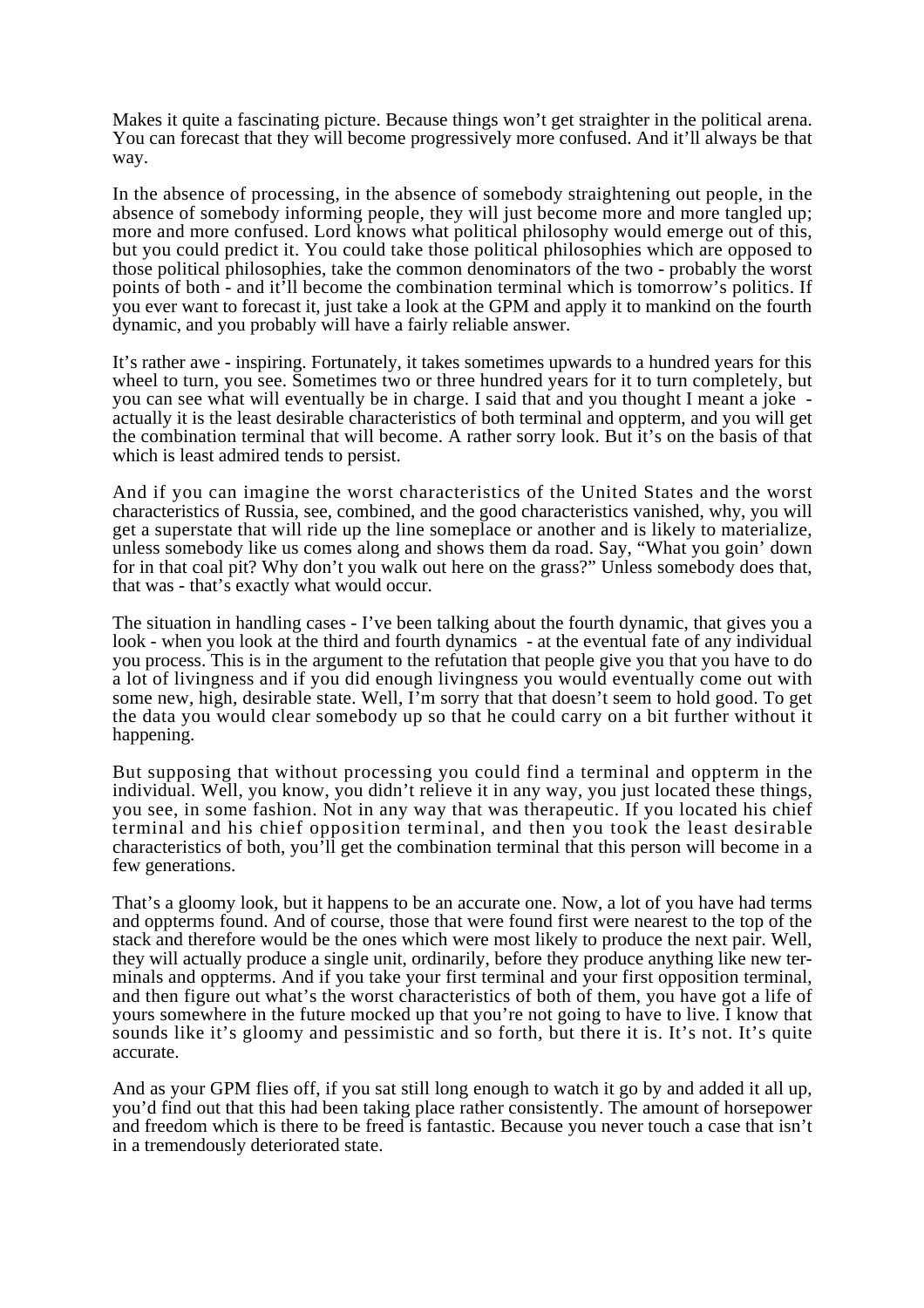Now, when we made the first discoveries - I'm talking to you now about rock slammers and cases and oppterms and so forth - of the tremendous power exerted over the individual of his basic postulate that created each section of the GPM, when we first ran into this, we had a tendency to recognize it as something brand - new. Something brand - new.

And I know it's in the first book - that is, Dianetics: Modern Science of Mental Health. It talks about the individual and his basic purpose. It's quite a discussion of that in there. I hadn't - wasn't aware of the fact - Suzie was reading Dianetics: The Original Thesis, 1947. 1 wasn't aware of the fact that it went earlier than that. But it goes back here to the definition of the first dynamic as written in The Original Thesis, on page 14 of the Wichita printing of that. And apropos of nothing particular here we find, startling enough, all eight dynamics on page 14 and 15, and all completely defined, and so on. All properly numbered. This wasn't rewritten for publication - this was published back in 1951. And we get the definition of the first dynamic, is: "The dynamic of self, consists of the dynamic thrust to survive as an individual, to obtain pleasures as an individual and to avoid pain. It covers the general field of food, clothing and shelter, personal ambition and general individual purpose."

I'd forgotten myself that it was woven into the woof and warp of the subject right from the start. Now, this general individual purpose is on top of any mass or general purpose of, you might call, the basic.. . Well, theta has, and follows, certain general laws. We find these in the Axioms.

A thetan does these various basic things. But he also splinters off and postulates some portion of them or some specialization of them. And he postulates this all off his own bat, and then tries to go forward with this as an individual purpose, aside from the basic Axioms. And he tries to go forward with this, moves onward, trying to affect it and builds up a tremendous amount of accumulated mass and all sorts of oddball items, you know: terminals, oppterms, combination terminals, upsets of various kinds or another. And he builds up a section that we call the GPM and then he will postulate something else, and then he builds up another section of the whole GPM, and then that finally dwindles out, and he somehow or another gets himself free of that - that's - I don't say he gets himself free of it, he sort of, you know, he gets out of it someday. Re gets blown up thoroughly enough that he forgets it utterly. Let me put it that way. And he makes up a new individual purpose and goes on from there.

Well, actually all these things are in controversion to the basic laws of this universe and theta and the purposes of thetans and so forth. And if there is any reason why it builds up mass, it is because it's an alter - is of the Axioms. Ever think of it that way? See? Fellow's being an individual, but he's being an individual with an exclamation point! He already is in some kind of a games condition with his fellows and the universe at large, and being in this state, why, he decides to be even more different. And he postulates what we're digging up as a goal. His basic purpose, his goal. And then this, of course, is counter to the behavior patterns and former agreements and construction of the universe as contained in the Axioms, and so he is individuated out from that to that degree that he now has pitted himself against the whole lot - the whole works. He's flown in the teeth of every agreement he has previously made, which I consider quite adventurous. But that's all right.

What we're finding out when we talk about clearing - we're finding out as we turn on somatics in the individual; as we find items in the person; we find terminals and oppterms; what we're finding out is, is he hasn't gotten away with it. Do you see that as an interesting sidelight on the situation?

There's the GPM and it's killing him, see. He's got a goal, he's got an individual purpose and he can't even execute it.

Find it very difficult even to execute his own individual purpose. Well, of course, to execute it, he's flying in the teeth of all the agreements. And then remember, he's part of these agreements, you see. He's part creator of these original agreements we call the Axioms. So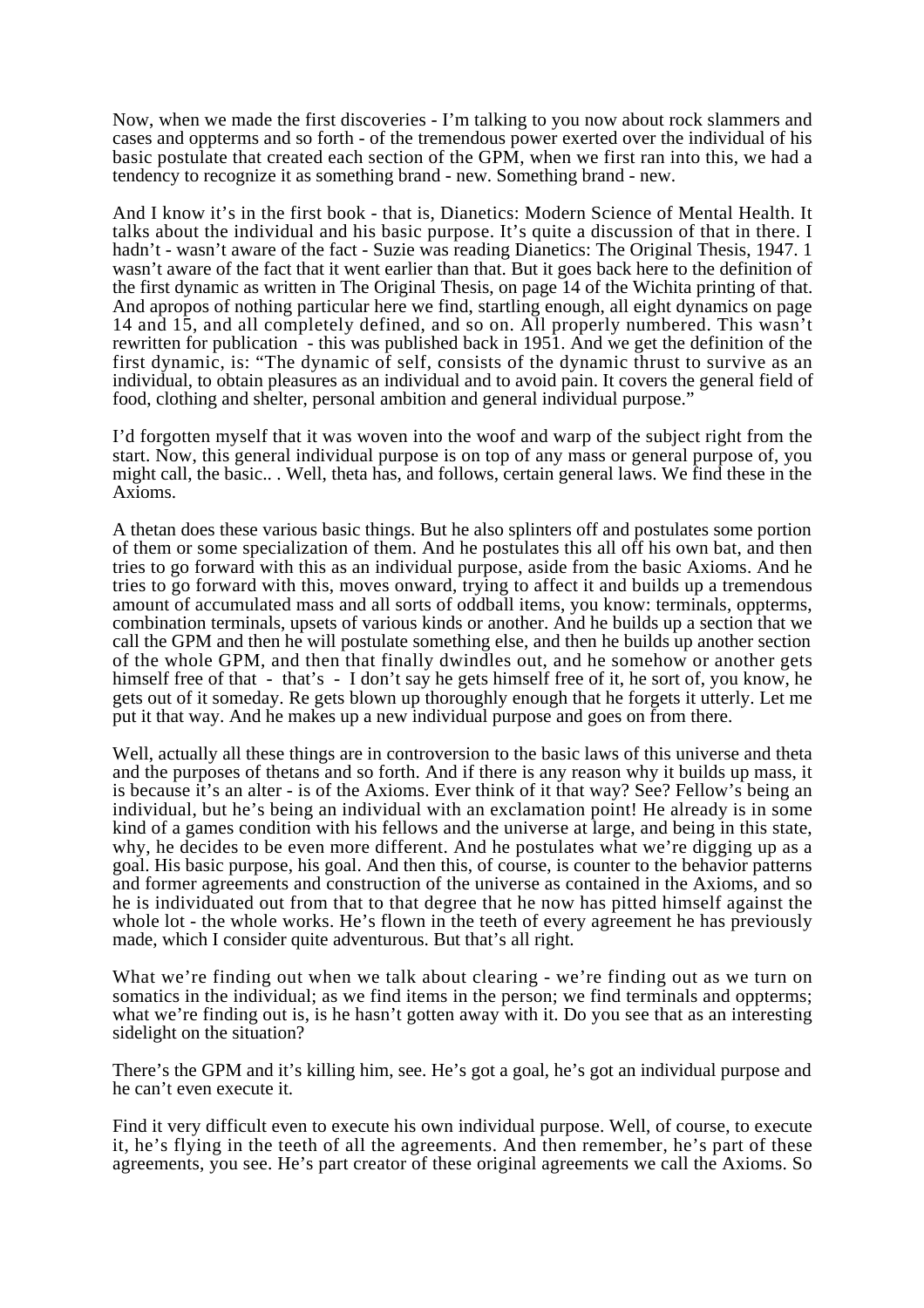he's called himself a liar to that degree and he is now departed out into the zones and areas of superindividuality and there we go.

Now, as the individual goes forward, postulating a new goal, he of course is flying in the teeth of and alter - ising all of his former agreements. So now he gets up to a point of where he explodes out of the bank or something of the sort and he says, "Well, the bank is over there and I'm here," and he now postulates, again, a new individuation. He postulates a new basic purpose for himself. And he lives that one on out and it accumulates mass and then he adds it to the first mass and somehow or another one day, why, he manages to get an unrestimulated environment, or get blown up or something of the sort, and he suddenly says, "Well, all right, I'm free of all that and that's all gone and that's all passed and so on." He manages to get quite free of it, in actual fact. And he postulates a new basic purpose for himself, you see, and then that's in the teeth of all of his own basic purposes and then that's all in the teeth of all of the basic purposes which he agreed on with everybody else to have anyhow. And you see, so it doesn't take too long for that one to get in a ball. That gets in a ball much more rapidly, actually. It's much easier for that one to create a GPM section.

So he's actually going on a shorter and shorter cycle track. The cycles of the track are becoming shorter and he's finding more and more things that he can't do, and more and more things that he can no longer confront, and one day he says, "How come it's all black?" - will be practically his sole comment on the thing. He won't explode out of this mass again, don't you see? This fortuitous circumstance which momentarily freed him from the GPM that he'd already racked up, well, he's just so dug in it just doesn't happen.

Now, the person who is sitting there saying, "Well, I don't really want to be Clear," is just being a ruddy idiot. He's almost beneath an auditor's contempt. If he had the data before him or he'd looked it over, any subjective reality on it at all, and then he said no, he doesn't want to be Clear, or he doesn't want to be free of this, or he doesn't want to be on the straight road again, or anything like this, the guy's an idiot! That's all.

Now, somebody who gets very angry at Scientology and won't be processed again and has got fantastic personalities getting in his road - how he just can't possibly be processed because the Central Organization's Org Sec Sec, or something like this, has blotted the stationery of the last letter that was written to him, don't you see - has caused this terrible ARC break. Wow! He ought to be glad there is an Org Sec Sec, even though he says - even though the Org Sec Sec says to him whenever he walks in the office, "You blankety - blank blank." He ought to say - not necessarily take it, but certainly, that from somebody who is perfectly willing to help him on his road and out of his mess ... Look, he's got this stacked up against, not the next two hundred trillion years, really, he's got this stacked up against an oblivion, an oblivion of total pain and sen.

You want to look and find out what hell is, what's this thing they're talking about? Usually in religions they'll have some metaphorical method of trying to communicate. And if they were ever talking about a hell - this is hell. See, this is hell. They recognize there's something waiting for them in the future. They try to shorten it up, you know, and say it's the next life and this time you die and you'll go to it. Well, that's just enthusiasm. But sooner or later the individual does reach that hell.

Now, it's very interesting for somebody to persuade people into believing that he can offer them heaven, and that there is a heaven. I imagine down through the Dark Ages, at one time or another, why, I imagine I must have gotten drunk and kicked off or kicked off while I was drunk, and maybe spent hours going around trying to find the Pearly Gates. I imagine that I've done this. I have no clear recollection of it. I have clear recollection of sneering, but not of doing much looking.

But it's often occurred to me: how about this Joe that has bought pie in the sky, you know. He just bought it by the slab, you know. And he kicks off, you know, and he backs up through the window with the whole GPM dragged after him, you know, and sticks to the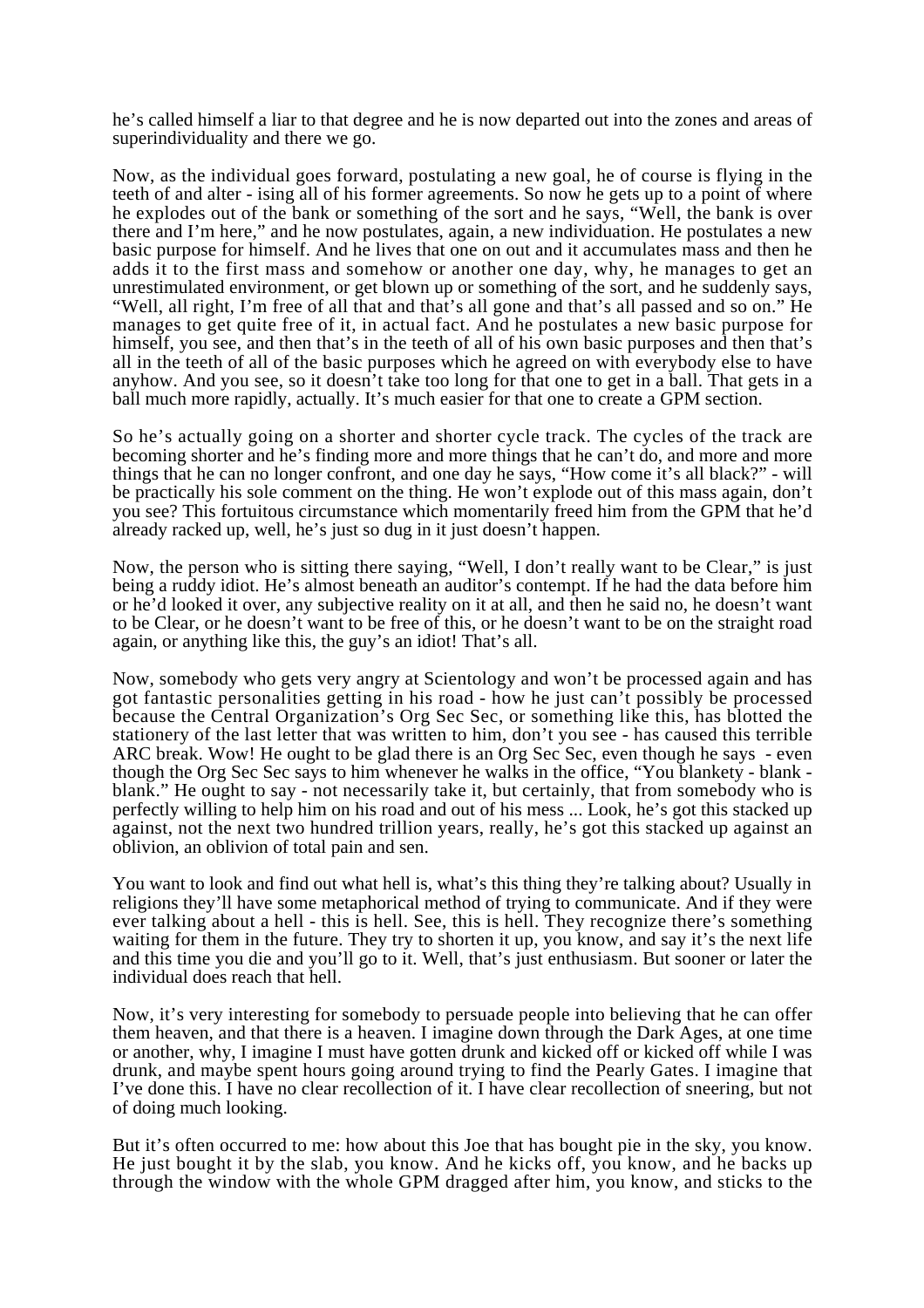walls and does various other things, and sits down and waits for the heavenly messenger or something, you know. Or for somebody to blow a couple of toots on an air horn. And supposing at that moment, why, somebody in a Jaguar came by and pushed the button on a horn. Why, he'd be sure, you see, that's Gabriel. Imagine the bird; he wanders around and caroms off the trees, and looks for Pearly Gates, and that sort of thing. That's why I've always been very careful to have black gates on houses and that sort of thing.

But the essence is this guy's been sold, see. He's been sold a bill. And he eventually says, "Well, I must've had my map wrong," or something. He comes back and picks up another body and then somebody starts talking to him about pie in the sky and they're going to save him and he's liable to go to hell. Well, he instinctively knows that he is going to go to hell. That much of it's true. If he lives long enough, he'll be in hell, don't worry about it. And so he'd just as soon have some heaven. And eventually he gets to the point where he can't be sold heaven. See, anytime you say, "You can be free," he gets it tangled up with the number of times he's been up knocking on somebody's wrought iron, thinking that was the Pearly Gates, you know, and nobody let him in, and no harps or halos being issued today, you know. I imagine they get into some awful confused areas, probably wind up over here at Hobbs Barracks, in front of the - in front of the Uniform Issue Department, or something like that. You can imagine. They get tangled, see.

Anyhow, you don't know what confusion they get into, but they get into this confusion: that they begin to regard the real thing as pie in the sky. So you say to somebody, "All right, well, I can straighten you out," and even though he's sitting in the chair he sometimes has a very wide reservation. He's been straightened out before!

Sometimes down in Spain they used to straighten them out with pine fagots. They fixed them up. If they confessed at the last moment, why, they let them die without putting ice on their chest as they burned them at the stake. I think that was what they gave them. And they said they would be saved and wouldn't necessarily go to hell. Yeah, the auto - da - f6, the way they used to slow down the person's death with wet cloths, and that sort of thing.

Rather gruesomely got restimulated out here the other night when we did a Guy Fawkes celebration for the kids. Little Arthur was complaining about it, he wanted to put the clothes on one of his dolls or his teddy bears and we insisted on burning them up, and he was rather provoked about the whole thing. He probably was being more smart about it than we were.

Anyhow, this fellow's been saved in innumerable, painful ways, which have wound him up a great many cul - de - sacs and blind alleys with his feet full of tacks. And so you walk up to somebody and you say you're going to clear him and save him and do something for him, you see. And you're liable to restimulate all this. It comes out in "reasons we can't clear you," you see. "What would be the consequences of our clearing you?" Actually, no matter what he says, it's sort of based on these failures.

Now, you get somebody who has really been made to fail on the whole track, with magnitude in exclamation points, and he's going to - he's going to fight it all the way. He's going to have a lot of trouble. He's going to sense all the time something is wrong. Right up to the time you give him a reality on the fact that something is happening.

The kindest way to handle such a person is to give him a fast reality on the fact that you mean business. Not by pulling a magic fire out of the top of a vase and giving him a bunch of overwhump, and that sort of thing. He's seen that before. But actually doing something for him subjectively that he can realize that he is on a road to truth.

People that this has happened to, to too great a degree have always got one eye sort of squinted, just a little bit, waiting for the payoff, see. There is liable to be a trick involved with this, and so on. And frankly it makes an auditor's life rather uncomfortable sometimes. The pc is sitting there and the pc has no trust. His trust level is just shot, you know. And therefore, he doesn't answer the auditing commands, he alter - ises them, he does this and that with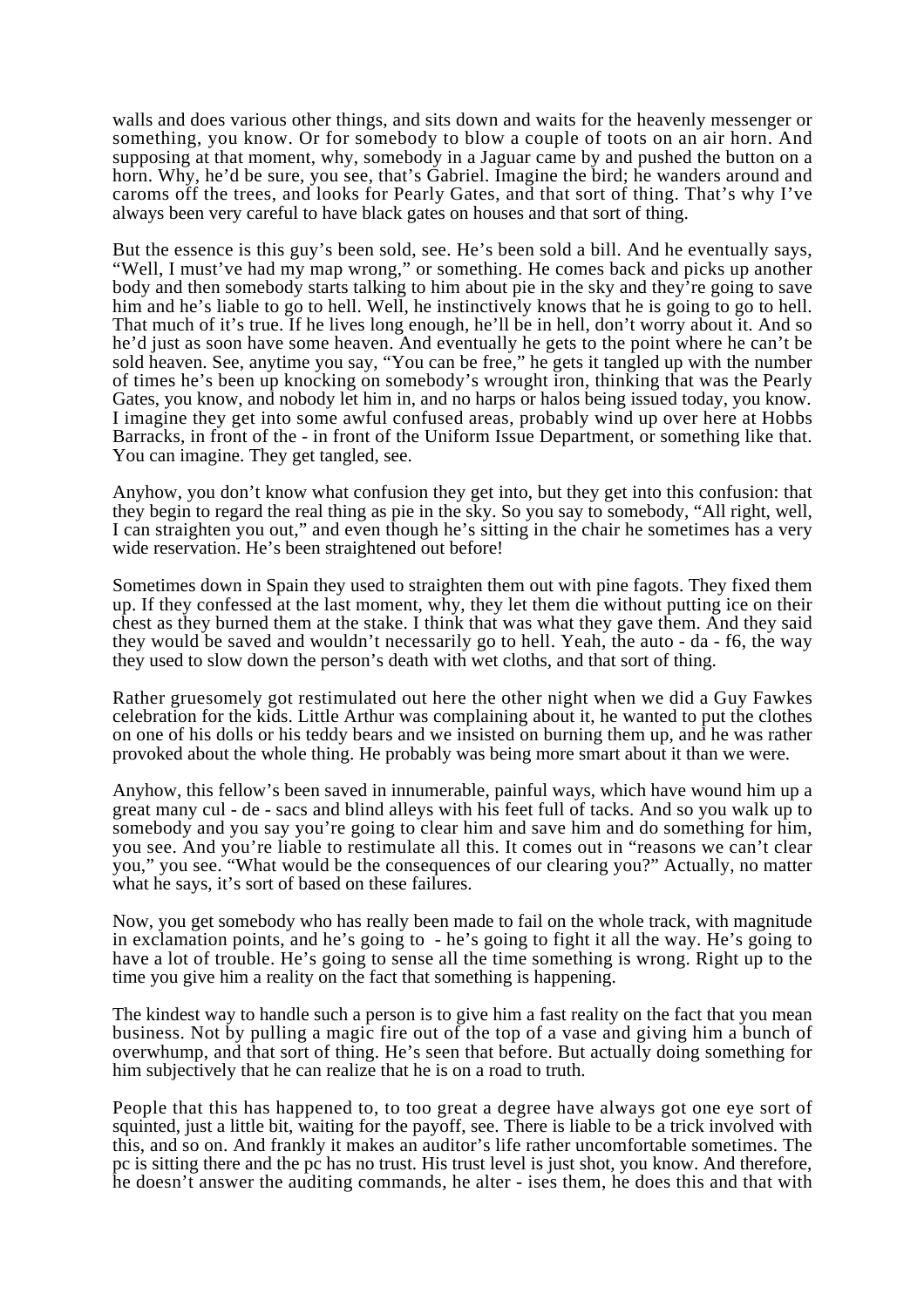them. He knows he'd better not put himself in your power, because too often when he has kicked off he's gone looking for those Pearly Gates and he hasn't found any.

But the trust level - the trust level on what we are doing, of course, generally is not very, very good. The healing sciences today are frankly almost beneath contempt. They aren't doing anything very much for anybody. They're pretty good plumbers. They can normally set a bone or do something like that. They're not bad at things. Sometimes they can do plastic surgery and so forth. These things are nice. Mechanically they're not bad.

But just go in to one of their offices sneezing, the most awful things are liable to happen to you. You know, probes going up your nose and all this sort of thing. You know. You're wildly allergic to one of these wonder drugs, you know, and they shoot you full of it and you break out with the hives and ... It's marvelous, you know. They have very few specifics. Of course, they're handy to have around when they work, but it's no great general level. It's almost fantastic, the degree of clutch which this type of healing has on the environment, until you realize that the environment always accepts it as just sort of a fake anyway. They don't approach it with any trust anyway and so on. Well, it's the type of society you're going up against and this pc you're auditing is bred in that kind of a society. So it's no wonder he doesn't follow your auditing commands.

You see, he sort of pretends to. He's like the maiden with a large cold bath before her. And she doesn't even put her big toe in. See, she wants to get the temperature of the water by intuition. And it takes quite a little bit to build up against that. You get the most remarkable kickbacks. It is that single thing which is the hardest thing for an auditor to go up against - is just a very bad trust level.

Now, the mechanics of how it got that way are very valuable and very important to you, but don't overlook the fact that its importance, the importance is actually great in that your dissemination is stopped by practically nothing else. There's hardly anything else stands in the road of dissemination, except that, just that low trust level.

The people that scream that we're quacks and bums and rats and dogs and fakes and all that sort of thing are usually themselves operating in this. The only people that really get enthusiastic about it are yelling at you as an oppterminal situation, don't you see, in a very remarkable way. The psychologist, of course, must realize - must have realized long ago; the psychoanalyst must have realized long ago, that they had little or no freedom for man and quite often deteriorated his condition beyond all recognition. They must have realized this a long time ago and yet they're the first to call us fakes, you see. The birds with the dirtiest hands are throwing the most mud. And it's always a good way to identify the situation. That is a general factor.

Now, this individual has already fought the physical universe, and the basic laws of the physical universe - after agreeing to them - he now alter - ises them and, of course, those laws concern matter, energy, space and time, so he starts accumulating matter, energy, space and time, and that's what puts it in his bank, you see. Then he makes an individual purpose, which has nothing to do with these other purposes, don't you see? And he tries to go up against them with this individual purpose, and this, of course, accumulates more mass than you can count. And now he's going to think up another individual purpose and that goes against his first individual purpose and all the purposes behind him. And now he's got a third goal that he postulates up there. Oh, this gets very, very interesting.

But all that's true, but it must have been based originally on a very low level of confidence and trust anyway. He must have had a very, very low level of confidence to have gone to all this trouble. See, he couldn't possibly have trusted what was going on. He must have thought that it was detrimental, or he wouldn't have taken all this trouble to have individuated from it.

You find most pcs are mad at the physical universe, to some degree or another; they'll find some complaints against the physical universe. Well, let me tell you, the physical universe is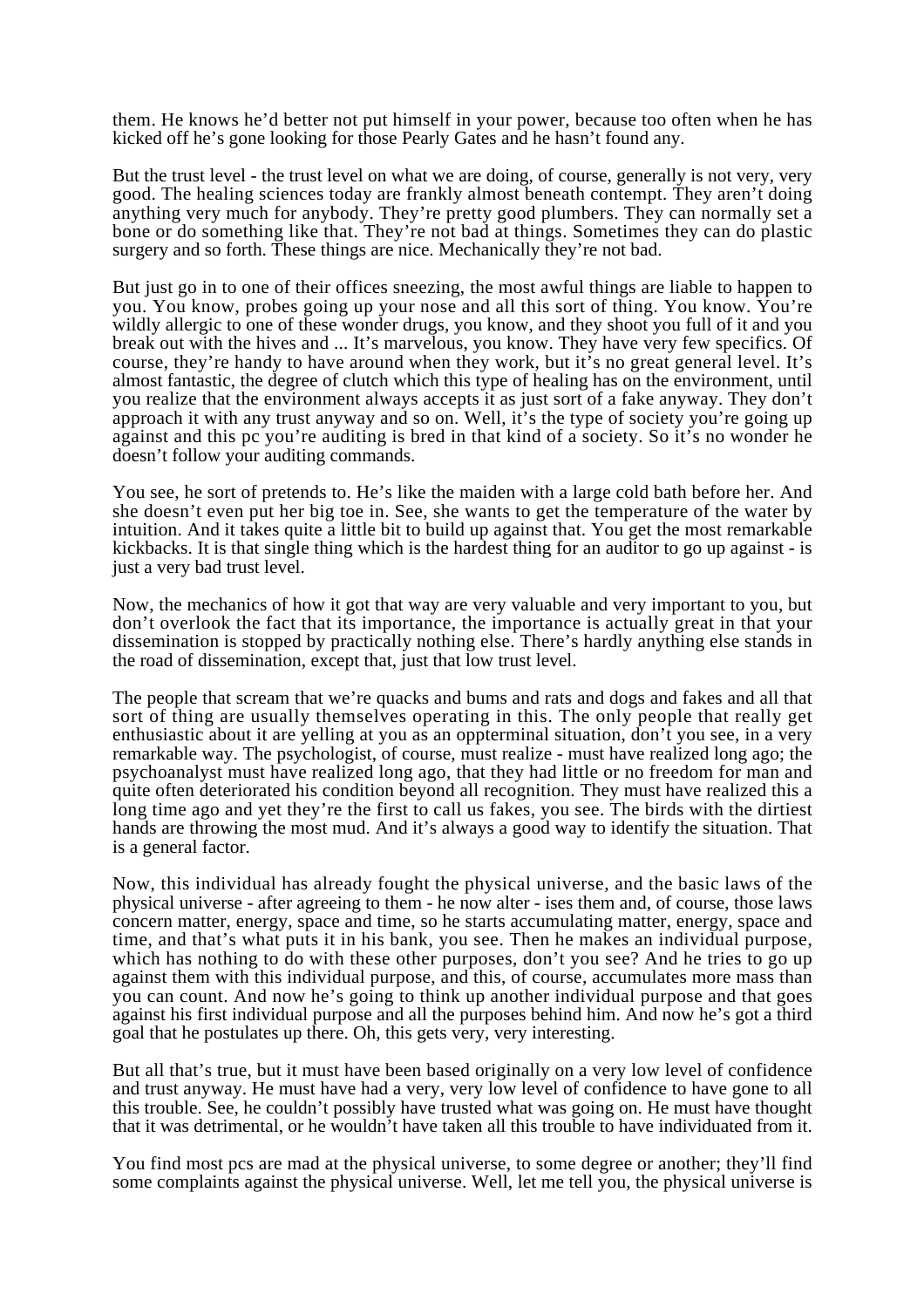going to stay here for that individual, until that individual ... Now, here's something I've never told you before, but it follows sequitur. It's actually understood in the sixty - four Philadelphia lectures of 1952. I've never mentioned it in connection with modern clearing.

And that is this: That after you get goal number one ... Now, you see, we're numbering goals backwards, just for the sake of nomenclature. We don't know how many goals the fellow has postulated for himself, so we can't call this the first goal we pick up - as "number thirty four," don't you see, or something like that, because we don't know what number it is. So we're calling that the first goal. I'm talking about the first goal he postulated after the Axioms. And after we get back to that - what was, for him, the original individuating goal you think you're going to have a total OT. Well, actually you're not, you know. You've got the Axioms.

Now, you're going to back up, up the Axioms. Recognize that? Now, sooner or later, this pc's going to start talking to you about the Axioms. You could carefully have hidden from a pc all lists and conversation concerning an - Axioms, and then clear him on up the line, he'll sooner or later start telling you the Axioms. Well, at this time they're getting ready to blow. But his agreement to those Axioms, his contribution to that degree, is of course, you know, the greatest probability, his first basic trap. You may have to get back to them and run them. See, they may not blow at all. Sooner or later he'll collide with them going backwards. And those are all individuating purposes from the basic purpose.

It's a funny thing, but you have to go a long way back to pick up more than the first dynamic. You start picking up more than the first dynamic waaaay back on the track, see. A fellow's usually on an - even on today - he's on an inversion of the first. And you'll find out there are about seven dynamics going to invert on you, you know, reverse the inversion process, before he gets to a straight first dynamic. And then when he gets to a straight first dynamic, he's got to go quite a ways before he gets sight of the other dynamics. There's what you're tackling. There's what you're running up against in the bank.

We're the only people who can go up against opposition terminals or masses or something like that and get away with it. Only a Scientologist is safe in his attacks. See that? A hell of a thing, but it actually gives you an unlimited license for overts. You can always run them out. Nobody else can. Interesting, isn't it?

But here is a basic thing that lies in every pc, whether this pc is a rock slammer or otherwise, it's a deteriorated trust. Not only a trust in his fellow man has deteriorated, but also his trust in organizations, in group activities, in any effort whatsoever to do anything for him - he has to some degree or another deteriorated at his level of trust. And he's sort of nervy about it. He gets very nervous when you start going in that direction, because he knows that's always been dangerous to him. And you're reversing his experiential track, so he's going back into areas that he thinks are dangerous. And thinking these areas are dangerous, he's sort of nervous.

Now, this applies to every pc you process. It's just your skill as an auditor and the smoothness of your Model Session and the positiveness of what YOU ire doing and the fact that you can produce a result in the pc on which he has a reality. And he realizes you are going in the direction of freedom. Now the funny part of it is he may be sufficiently low downscale that the fact he is going in the direction of freedom, it looks so good that he can't have it. And you get into another rickle - rackle, you know. He won't let himself have it now, because it's too good, you know. That's unobtainable and you know he - so on ... It's like you pushed a three - story cake at a little kid and said, "It's all yours," you know. And hell stand and look at that thing for hours! He won't touch it. Can't believe it, you know. Probably made out of cardboard and paint. Very suspicious.

Now, if you add to this, this other idea, that if you existed and if you freed man and if you did things for the physical universe, then this person couldn't execute the first and foremost goal or individual purpose that you're going to run into in processing him, see, the first one you're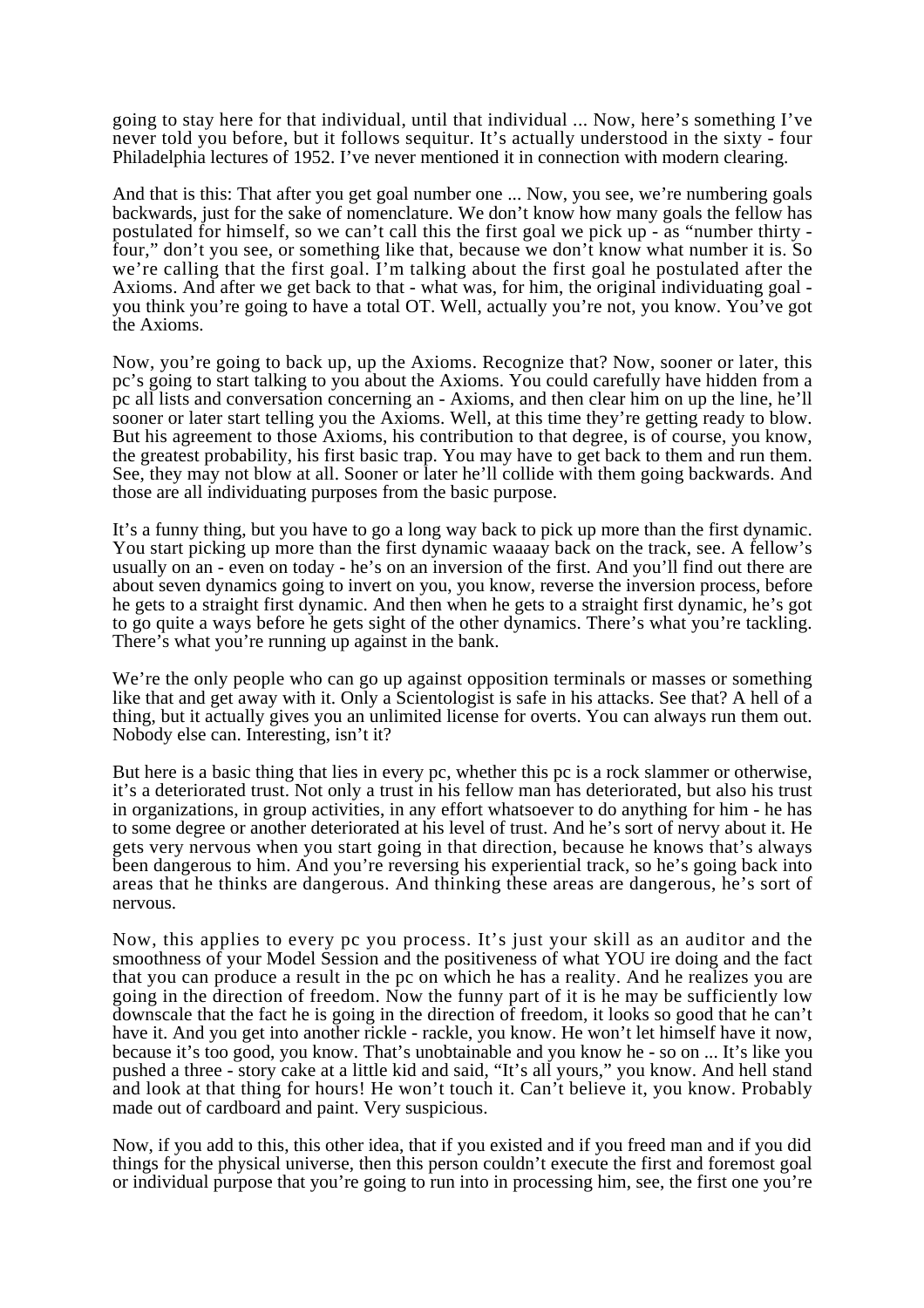going to pick up on him, that he couldn't have this and he couldn't do it if you or freedom or anything else existed - you got a rock slammer.

But I just want to make it clear to you, that when you look at a person who is fighting the auditor or Scientology or the organization or having a hell of a time and can't tell why, and it's - he's just getting all messed up about this thing, and you look at this person; recognize that that distrust is not just built on this individual goal that you're going to run into as goal one. No, that's not built on that. That is built on a quicksand of distrust that goes earlier than that. Of course he's got goal after goal that goes before that, and he's got stuff, stuff, stuff, stuff, stuff. So his level of trust, of course, is very poor to begin with. Then you pop up and you say, "Well, yeah, I'm going to clear you, I'm going to clear men, I'm going to do things for people," and this is all contrary to his basic purpose that you're going for; is the first goal you're going to find - you got a rock slammer. That rock slammer is already built on quicksand that everybody's made out of

As soon as your auditing deteriorates and becomes less than perfect, as soon as you start fumbling and mucking it up and failing to deliver some reality of some kind or another to a pc, you rekindle, or permit to remain - if it's already going at full blast, which it usually is all of this morass of distrust that has been generated by all the pie in the sky the fellow has ever been promised. A man's reality on hell and his certainty on hell is far, far better than his reality on heaven, because heaven has never existed and hell has.

And all you got to do on this track is flub a little bit. Actually, you have quite a broad margin of the amount of flub you can flub. You don't have to be absolutely down the line, you're not whipping at it on a total perfection, you see. But you let this case drift too far without a good positive result - you let this fellow go hours and hours and hours of sessioning without any kind of a win - you're not keying in just his basic purpose, you're keying in the whole background of "there is no heaven." And you pay the penalty.

And the longer you take to produce a result on a pc, the more difficult it is to produce that result, Just because of this distrust factor which I've been discussing with you.

Now, I don't know whether rock slammers deserve it or not, and I probably ought to keep this to myself and never give you the solution to the rock slammer. We're being very hard on rock slammers, and we should recognize ... Actually a lot of people who are simply nattering after they've been processed for a while, will turn out to be rock slammers. You know, there are a lot of people around who are below being rock slammers.

Your intuition for an individual, that this guy is not all right and he doesn't mean all right, is actually more reliable than your E - Meter where it comes to this, because you may have to process him for some hours before you find out he's a rock slammer. You recognize that's not a vital test, see. That's not totally valid as a test. It's rather conclusive when it does occur. But that it doesn't occur absolves nobody. See, it's sort of like the heaven - hell situation. You see, hell exists, but heaven probably doesn't.

Similarly, people probably aren't, until they're proven to be. But you couldn't say that nobody is. You can't say positively that this person isn't. You get the notion there? Because there's no absolute test of absolvance, except the person's ability to measure up and your feeling about the person, their progress in processing, when you add these things up, why, you say to yourself, "Well, this guy can't possibly be a rock slammer."

Well, what about this? What about this rock slammer? What about this manifestation? Well, all it is, is his degree of overt in your direction and his weird belief that if you or whatever he's rock slamming about exists, then he will never be able to achieve his basic, individual purpose. He believes this, so he fights you. Realize that the first moment you find it out and he finds it out has a tendency to pull its teeth. You never really see a rock slammer going full blast after you found out he was a rock slammer and he knows it too. Quite interesting. Just